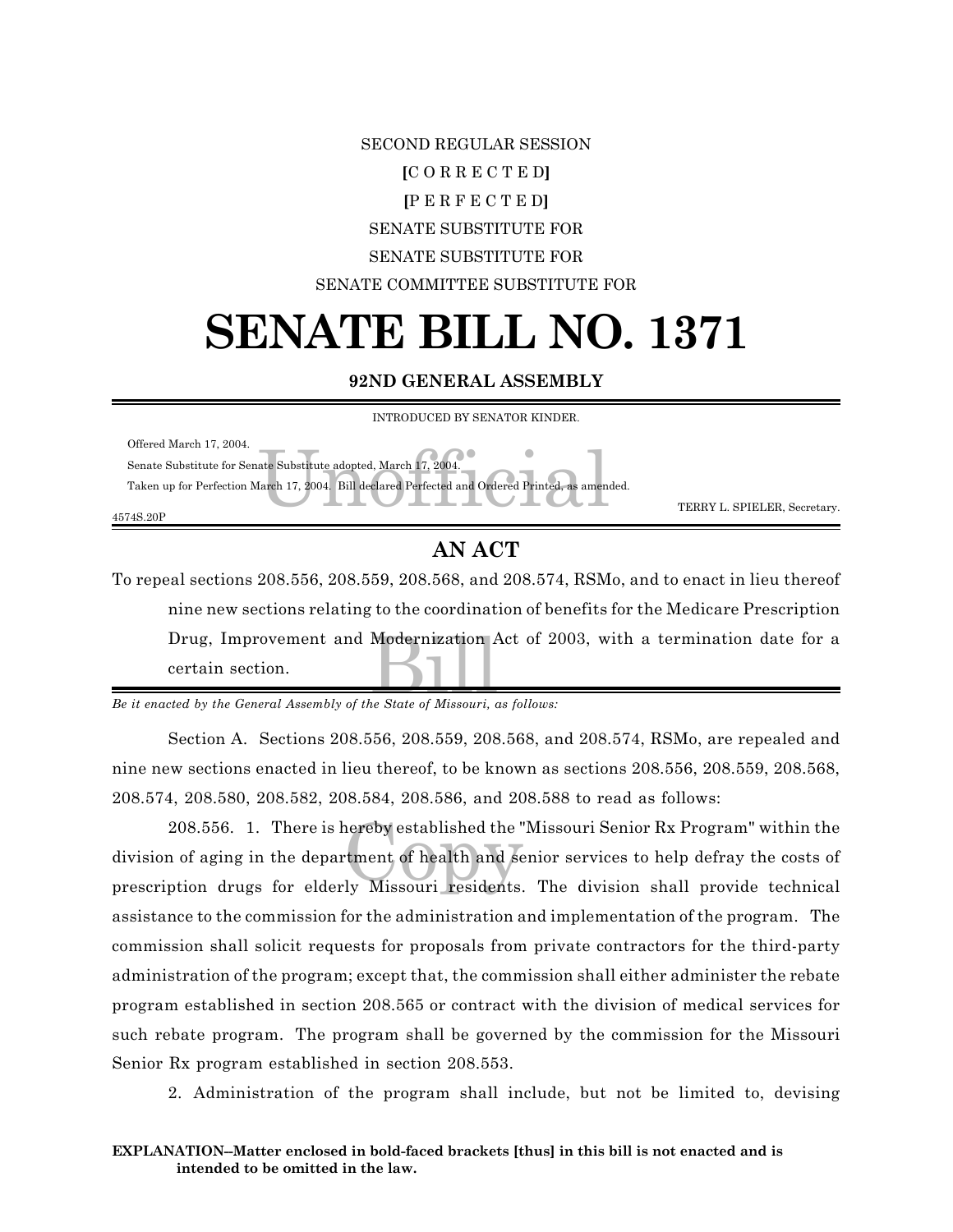program applications, enrolling participants, administration of prescription drug benefits, and implementation of cost-control measures, including such strategies as disease management programs, early refill edits, drug utilization review which includes retroactive approval systems, fraud and abuse detection system, and auditing programs. The commission shall select a responsive, cost-effective bid from the requests for proposal; however, if no responsive, cost-effective bids are received, the program shall be administered collaboratively by the department of health and senior services and the department of social services.

3. Prescription drug benefits shall not include coverage of the following drugs or classes of drugs, or their medical uses:

(1) Agents when used for anorexia or weight gain;

(2) Agents when used to promote fertility;

(3) Agents when used for cosmetic purposes or hair growth;

- (4) Agents when used for the symptomatic relief of cough and colds;
- (5) Agents when used to promote smoking cessation;

when used to promote smoking cessation;<br>ption vitamins and mineral products, except p (6) Prescription vitamins and mineral products, except prenatal vitamins and fluoride preparations;

(7) Nonprescription drugs;

(8) Covered outpatient drugs which the manufacturer seeks to require as a condition of sale that associated tests or monitoring services be purchased exclusively from the manufacturer or its designee;

(9) Barbiturates;

(10) Benzodiazepines.



4. Subject to appropriations, available funds and other cost-control measures authorized herein, any Missouri resident sixty-five years of age or older, who has not had access to employer-subsidized health care insurance that offers a pharmacy benefit for six months prior to application, who is not currently ineligible pursuant to subsection 8 of this section:

old income at or below t (1) Who has a household income at or below twelve thousand dollars for an individual or at or below seventeen thousand dollars for a married couple is eligible to participate in the program; or

(2) Who has a household income at or below seventeen thousand dollars for an individual or at or below twenty-three thousand dollars for a married couple is eligible to participate in the program.

(3) However, the commission may restrict income eligibility limits as a last resort to obtain program cost control.

5. The commission shall have the authority to set and adjust coinsurance, deductibles and enrollment fees at different amounts pursuant to subdivisions (1) and (2) of subsection 4 of this section as a cost-containment measure.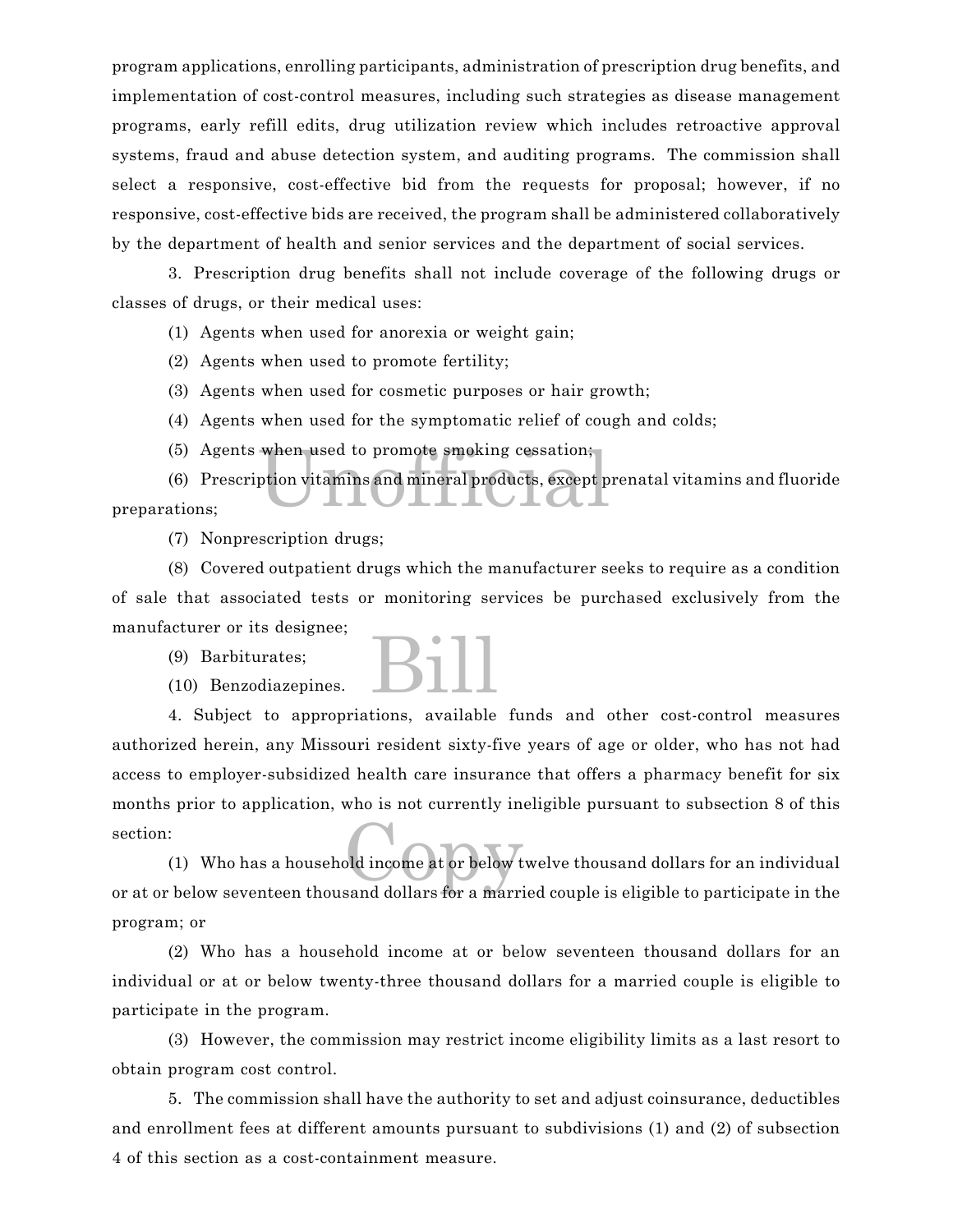6. Any person who has retired and received employer-sponsored health insurance while employed, but whose employer does not offer health insurance coverage to retirees shall not be subject to the six-month uninsured requirement.

ri Senior Rx program shall cover only eligible costs not covered by the federal<br>n.<br>8. Any person who is receiving Medicaid benefits shall not be eligible to participate 7. The program established in this section is not an entitlement. Benefits shall be limited to the level supported by the moneys explicitly appropriated pursuant to this section. in any fiscal year the commission projects that the total cost of the program will exceed the amount currently appropriated for the program, the commission may direct the third-party administrator to implement cost-control measures to reduce the projected cost. Such cost-control measures may include, but are not limited to, increasing the enrollment fees in subsection 12 of this section, the deductibles in subsection 11 of this section, and the coinsurance outlined in subsection 12 of this section. The Missouri Senior Rx program is a payer of last resort. If the federal government establishes a pharmaceutical assistance program that covers program-eligible seniors under Medicare or another program, the Missouri Senior Rx program shall cover only eligible costs not covered by the federal program.

age. Individuals<br>efits in the prog in the program. The Missouri Senior Rx program is a payer of last resort. If a senior has coverage for pharmaceutical benefits through a health benefit plan, as defined in section 376.1350, RSMo, including a Medicare supplement or Medicare+Choice plan, or through a self-funded employee benefit plan, the Missouri Senior Rx program shall pay only for eligible costs not provided by such coverage. Individuals who have benefits with an actuarial value greater than or equal to the benefits in the program are not eligible for the program.

ary. The third-party a<br>enrollment in the proget 9. **All** applicants **[**for**] not currently participating in** the program shall submit an **[**annual**] initial** application to the division, or the division's designee, that attests to the age, residence, any third-party health insurance coverage, previous year prescription drug costs, annual household income for an individual or couple, if married, and any other information the commission deems necessary. The third-party administrator shall prescribe the form of the application for **initial** enrollment in the program, which shall be approved by the division. The commission shall develop and implement a means test by which applicants must demonstrate that they meet the income requirement of the program. Information provided by applicants and enrollees pursuant to sections 208.550 to 208.571 is confidential and shall not be disclosed by the commission, the division or any other state agency or contractor therein in any form.

10. Nothing in this section shall be construed as requiring an applicant to accept Medicaid benefits in lieu of participation in this program.

11. The following deductibles shall apply to enrollees in the program:

(1) For an individual with a household income at or below twelve thousand dollars, the deductible shall, in the initial year, not be less than two hundred fifty dollars;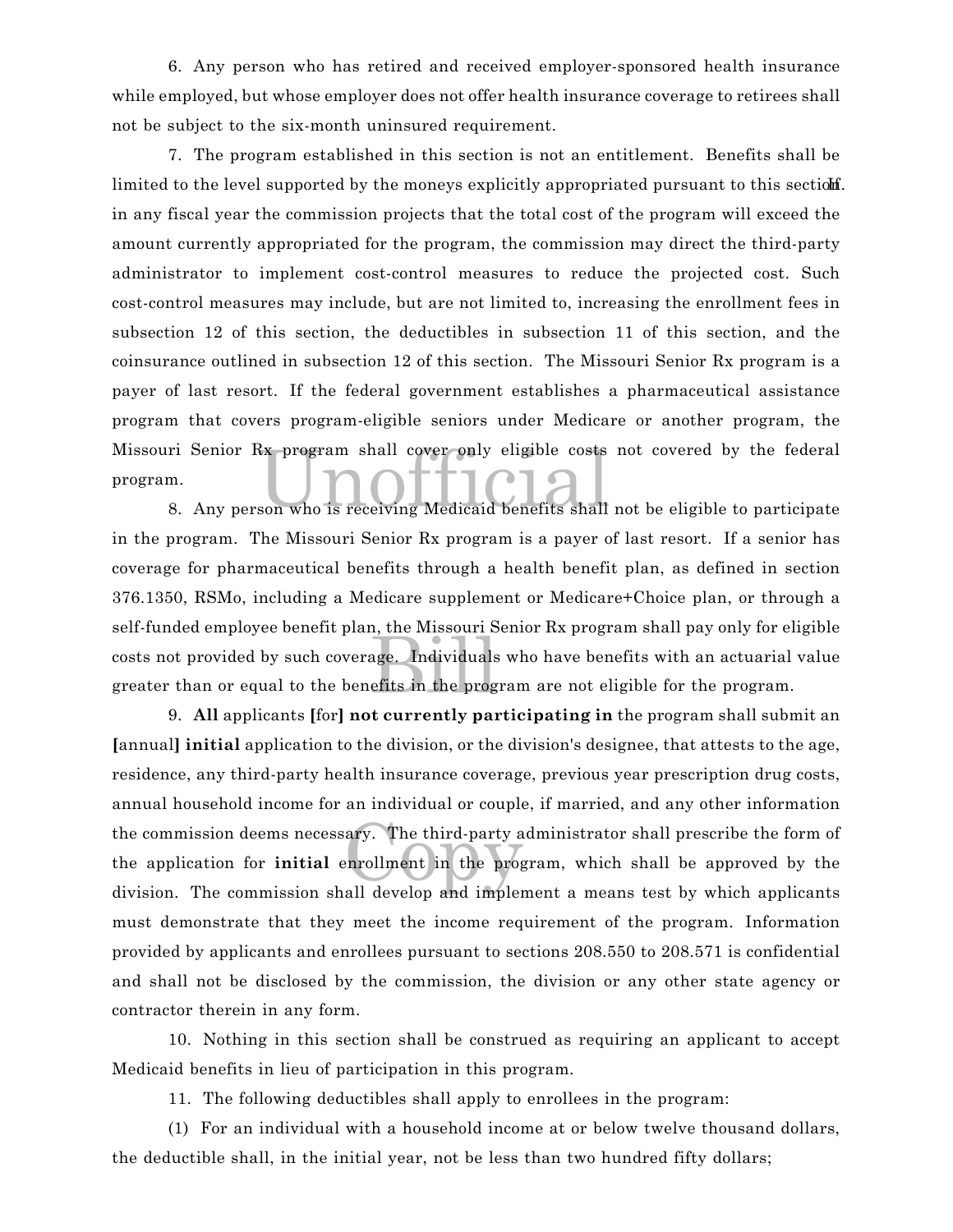(2) For a married couple with a household income at or below seventeen thousand dollars, the deductible shall, in the initial year, not be less than two hundred fifty dollars for each person;

(3) For an individual with a household income between twelve thousand one dollars and seventeen thousand dollars, the deductible shall, in the initial year, not be less than five hundred dollars; and

(4) For a married couple with a household income between seventeen thousand one dollars and twenty-three thousand dollars, the deductible shall, in the initial year, not be less than five hundred dollars for each person.

at or below twelve thousand dollars for a<br>d dollars for a married couple shall pay, in t<br>five dollar enrollment fee and each enroll 12. For prescription drugs, enrollees shall pay a forty percent coinsurance. The division may implement a higher coinsurance at the recommendation of the commission. Such coinsurance may be adjusted annually by the commission and shall be used to reduce the state's cost for the program. In addition, each enrollee with an annual household income at or below twelve thousand dollars for an individual or at or below seventeen thousand dollars for a married couple shall pay, in the initial year, not less than an annual twenty-five dollar enrollment fee and each enrollee with a household income between twelve thousand one dollars and seventeen thousand dollars for an individual or at or below between seventeen thousand one dollars and twenty-three thousand dollars for a married couple shall pay, in the initial year, not less than an annual thirty-five dollar enrollment fee to offset the administrative costs of the program.

explaint<br>Billiares for eased<br>and dollars for 13. The total annual expenditures for each enrollee under this program may be up to but shall not exceed five thousand dollars for each participant.

14. In providing program benefits, the department may enter into a contract with a private individual, corporation or agency to implement the program.

Exercises for the Missourier<br>Shall be responsible<br>Information about phar 15. The division shall utilize area agencies on aging, senior citizens centers, and other senior-focused entities to provide outreach, enrollment referral assistance, and education services to potentially eligible seniors for the Missouri Senior Rx program. The division and third-party administrators shall be responsible for informing eligible seniors on the availability of and providing information about pharmaceutical company benefits which may be applicable.

16. The commission shall submit quarterly reports to the governor, the senate appropriations committee, the house of representatives budget committee, the speaker of the house of representatives, the president pro tem of the senate, and the division that include:

(1) Quantified data as to the number of program applicants;

(2) An estimate of whether the current rate of expenditures will exceed the existing appropriation for the program in the current fiscal year; and

(3) Information regarding the commission's recommendations for changes to income eligibility, enrollment fees, coinsurance, deductibles, and benefit caps for enrollees in the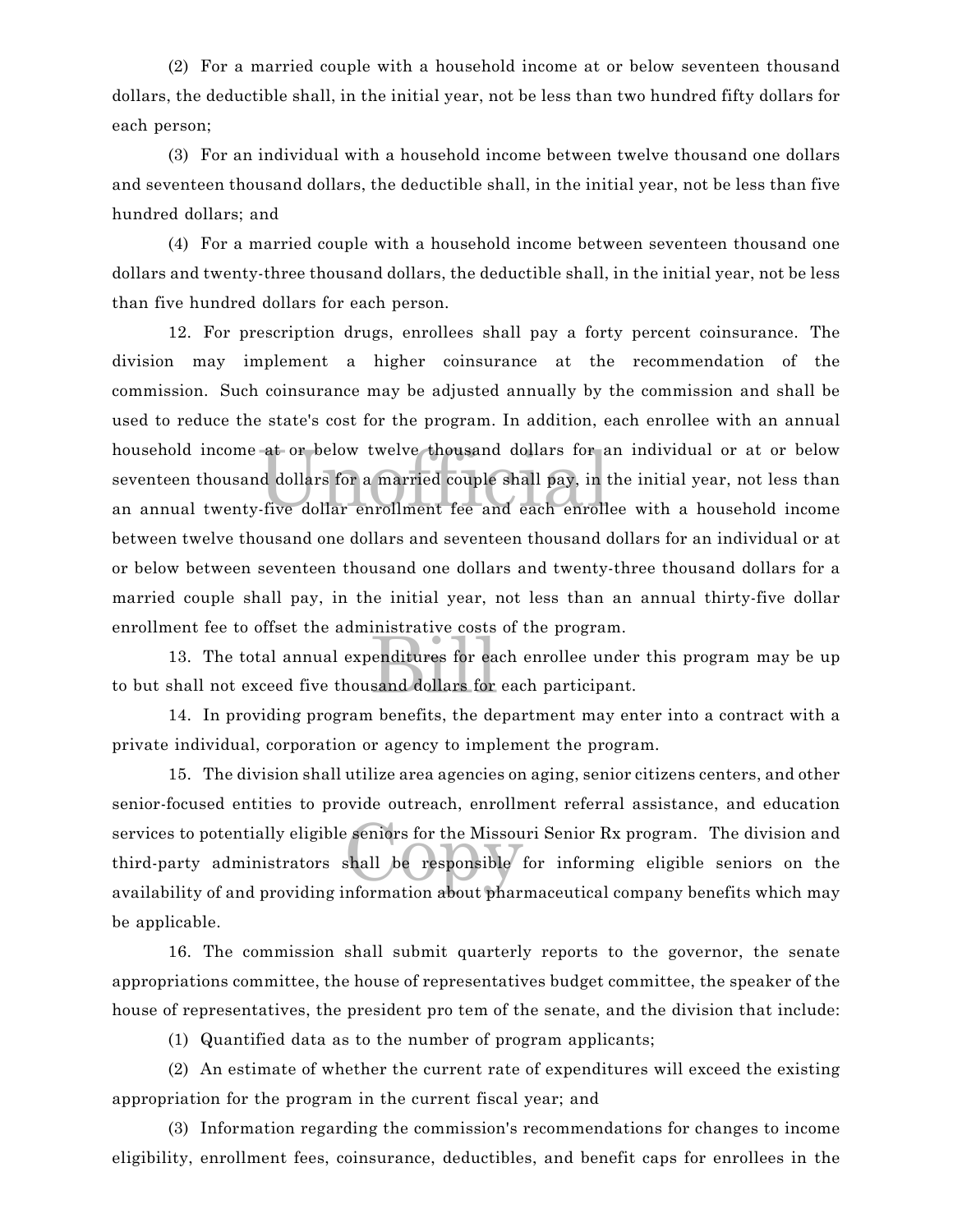program.

17. Any rule or portion of a rule, as that term is defined in section 536.010, RSMo, that is created under the authority delegated in sections 208.550 to 208.571 shall become effective only if it complies with and is subject to all of the provisions of chapter 536, RSMo, and, if applicable, section 536.028, RSMo. Sections 208.550 to 208.571 and chapter 536, RSMo, are nonseverable and if any of the powers vested with the general assembly pursuant to chapter 536, RSMo, to review, to delay the effective date or to disapprove and annul a rule are subsequently held unconstitutional, then the grant of rulemaking authority and any rule proposed or adopted after August 28, 2002, shall be invalid and void.

18. Any person who knowingly makes any false statements, falsifies or permits to be falsified any records, or engages in conduct in an attempt to defraud the program is guilty of a misdemeanor and shall forfeit all rights to which he or she may be entitled hereunder.

ion shall accept applications for **initial** enroll<br>from [April 1, 2002, through May 30, 2002. B<br>ear 2004, open enrollment periods for the participation in 208.559. 1. **[**The Missouri Senior Rx program shall be operational no later than July 1, 2002.**]** The division shall accept applications for **initial** enrollment during an **[**initial**]** open enrollment period from **[**April 1, 2002, through May 30, 2002. Beginning with the enrollment period for fiscal year 2004, open enrollment periods for the program shall be held from**]** January first through February twenty-eighth **of each year. Any current enrollee shall automatically remain in the program unless such enrollee specifically opts out of the program during an open enrollment period. The division may establish procedures for verifying a current enrollee's continued eligibility for the program under section 208.556**.

2. A person may apply for participation in the program outside the enrollment periods listed in subsection 1 of this section within thirty days of such person attaining the age and income eligibility requirements of the program established in section 208.556.

to 208.571 and all moneys which may be appropriated to it by the general assembly, from<br>federal or other sources. 208.568. 1. There is hereby created in the state treasury the "Missouri Senior Rx Fund", which shall consist of all moneys deposited in the fund pursuant to sections 208.550 federal or other sources.

2. The state treasurer shall administer the fund and credit all interest to the fund and the moneys in the fund shall be used solely by the commission for the Missouri Senior Rx program and the division of aging for the implementation of the program for seniors established in sections 208.550 to 208.571.

3. Notwithstanding the provisions of section 33.080, RSMo, to the contrary, moneys in the fund shall **[**not**]** revert to the credit of the **[**general revenue fund at the end of the biennium**] Missouri senior prescription drug plan fund created pursuant to section 208.586, RSMo, following notice to the revisor of statutes by the Missouri senior prescription drug plan commission that the Medicare Prescription Drug, Improvement and Modernization Act of 2003 has been fully implemented**.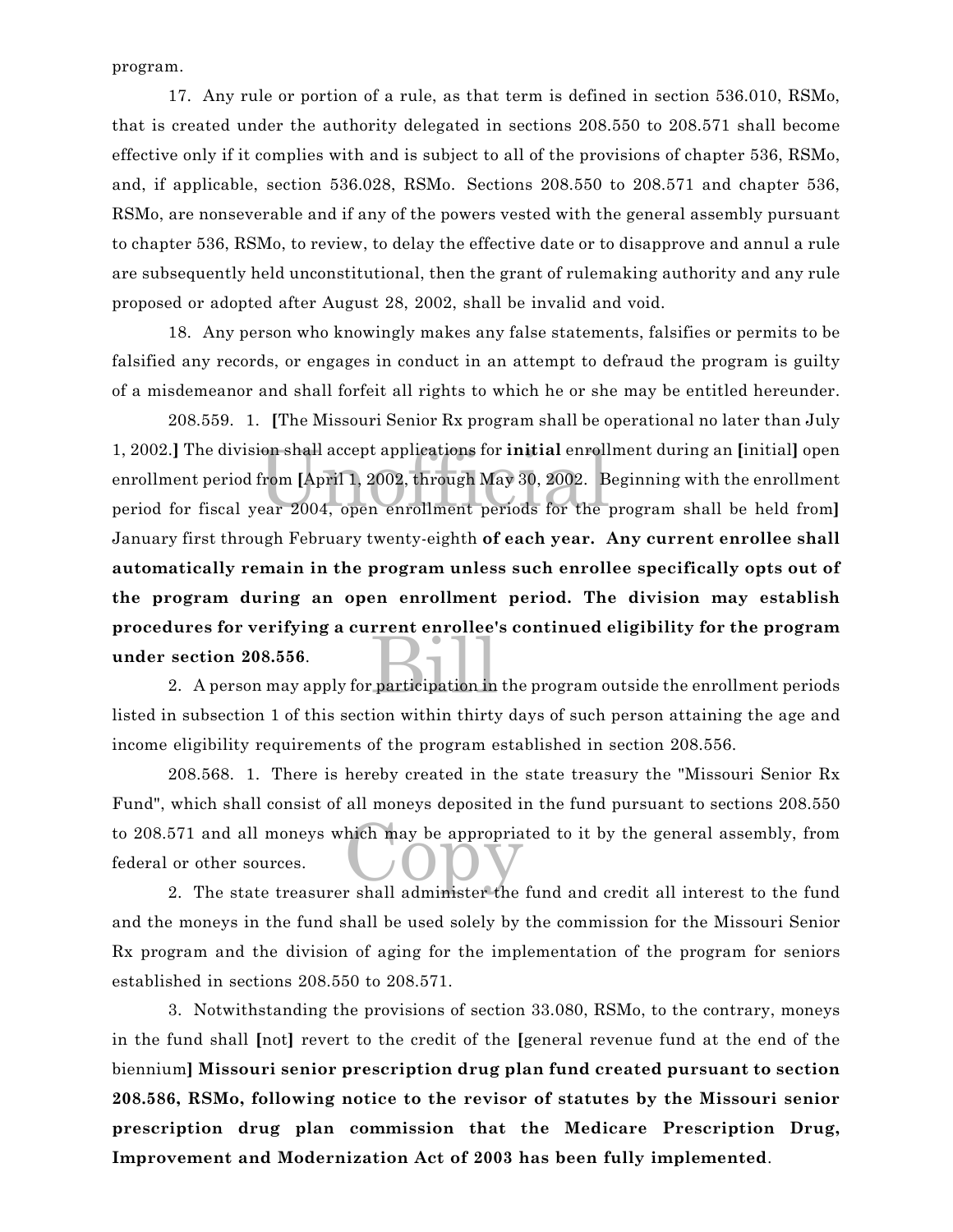208.574. The provisions of sections 208.550 to 208.571 shall **[**be reauthorized every four years**] terminate following notice to the revisor of statutes by the Missouri senior prescription drug plan commission that the Medicare Prescription Drug, Improvement and Modernization Act of 2003 has been fully implemented**.

**208.580. 1. For the purposes of sections 208.580 to 208.586, the following terms shall mean:**

**(1) "Eligible senior", any Missouri resident who is sixty-five years of age or older, and who is a participant in the Medicare Part D benefit, and whose income is:**

**(a) Equal to or greater than one hundred fifty percent of the federal poverty level and less than two hundred percent of the federal poverty level; or**

of the individual's assets exceeds that amount allowed for qualification<br>ant to P.L. 108-173.<br>(2) "Gap coverage", seventy-five percent of qualified prescription drug **(b) Less than one hundred fifty percent of the federal poverty level and the individual does not qualify for Medicare Part D low-income subsidies because the value of the individual's assets exceeds that amount allowed for qualification pursuant to P.L. 108-173.**

**expenses incurred by an eligible senior each year:**

e senior has **(a) After the eligible senior has incurred qualified prescription drug expenses equal to the initial coverage limit for that year, as "initial coverage limit" is defined in the Medicare Prescription Drug, Improvement and Modernization Act of 2003; and**

**(b) Before the eligible senior has incurred qualified prescription drug expenses equal to the annual out-of-pocket threshold for that year, as "annual outof-pocket threshold" is defined in the Medicare Prescription Drug, Improvement and Modernization Act of 2003;**

prescription drugs for which coverage is allowed pursuant to subsection 6, 7, and<br>8 of this section;<br>(4) "Prescription drug plan (PDP) sponsors" providers who meet the **(3) "Qualified prescription drug expenses", those expenses incurred for 8 of this section;**

**(4) "Prescription drug plan (PDP) sponsors", providers who meet the requirements as prescribed in section 1860D-12 of the Medicare Prescription Drug, Improvement and Modernization Act of 2003, P.L. 108-173.**

**2. In order to fill the gap created due to the enactment of the Medicare Prescription Drug, Improvement and Modernization Act of 2003, P.L. 108-173, the "Missouri Senior Prescription Drug Plan" is established within the department of health and senior services. The Missouri senior drug prescription drug plan shall be effective following notice to the revisor of statutes by the Missouri senior prescription drug plan commission that the Medicare Prescription Drug, Improvement and Modernization Act of 2003 has been fully implemented.**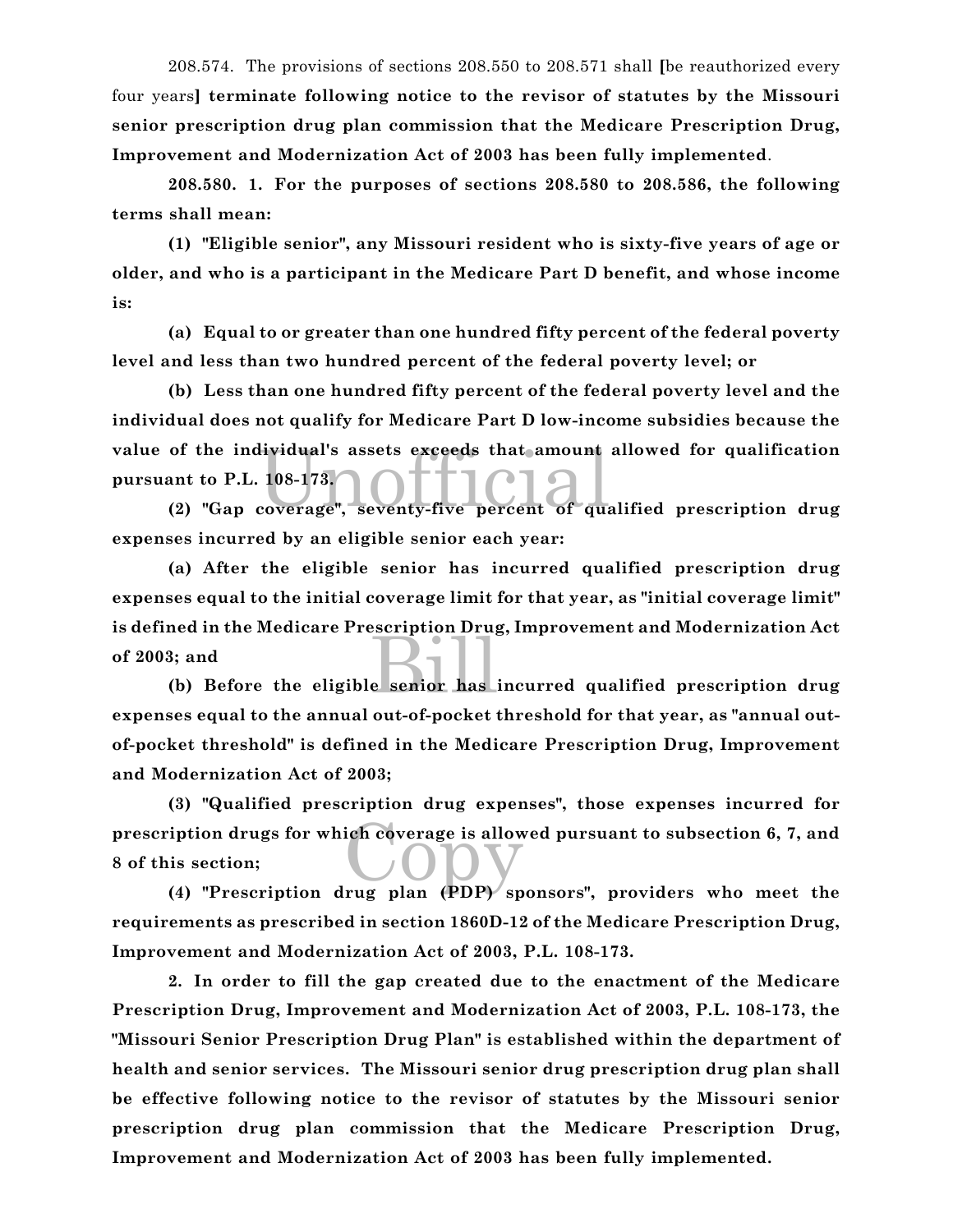**3. The Missouri senior prescription drug plan is not an entitlement to replace the Medicare Prescription Drug, Improvement and Modernization Act of 2003. Benefits shall be limited to the level supported by the moneys explicitly appropriated pursuant to this section. If in any fiscal year the commission projects that the total cost of the plan will exceed the amount currently appropriated for the plan, the commission may request a supplemental appropriation to fund the plan or may direct the prescription drug plan sponsor to implement cost control measures to reduce the projected cost. The Missouri senior prescription drug plan is a payer of last resort.** 

st year of the plan with that amount the<br>provisions of the Medicare Prescription<br>Act of 2003 in such a manner to main **4. Subject to appropriations and other available funds, the Missouri senior prescription drug plan shall provide gap coverage for each eligible senior each year, except that the total benefit under the Missouri senior prescription drug plan for any eligible senior shall not exceed two thousand one hundred thirty-eight dollars in the first year of the plan with that amount thereafter adjusted annually based upon the provisions of the Medicare Prescription Drug, Improvement and Modernization Act of 2003 in such a manner to maintain the full seventy-five percent coverage for qualified prescription drug expenses incurred within the coverage gap created by the Medicare Prescription Drug Improvement and Modernization Act of 2003.** 

plications for<br>plications for<br>te plan shall c **5. Applications for the Missouri senior prescription drug plan will be conducted jointly with applications for the Medicare Part D benefit. The enrollment period for the state plan shall correspond with the enrollment period for the federal program as prescribed in P.L. 108-173.**

**6. The Missouri senior prescription drug plan shall include and provide coverage for only the prescription drugs that are covered in the prescription drug plan sponsors' formulary pursuant to the Medicare Prescription Drug, Improvement and Modernization Act, P.L. 108-173.**

ization Act, P.L. 108<br>ior prescription dru **7. The Missouri senior prescription drug plan shall not include coverage of the following drugs or classes of drugs, or their medical uses:**

**(1) Agents when used for anorexia or weight gain;**

**(2) Agents when used to promote fertility;**

**(3) Agents when used for cosmetic purposes or hair growth;**

**(4) Agents when used for the symptomatic relief of cough and colds;**

**(5) Prescription vitamins and mineral products, except prenatal vitamins and fluoride preparations;**

**(6) Nonprescription drugs;**

**(7) Covered outpatient drugs which the manufacturer seeks to require as a condition of sale that associated tests or monitoring services be purchased**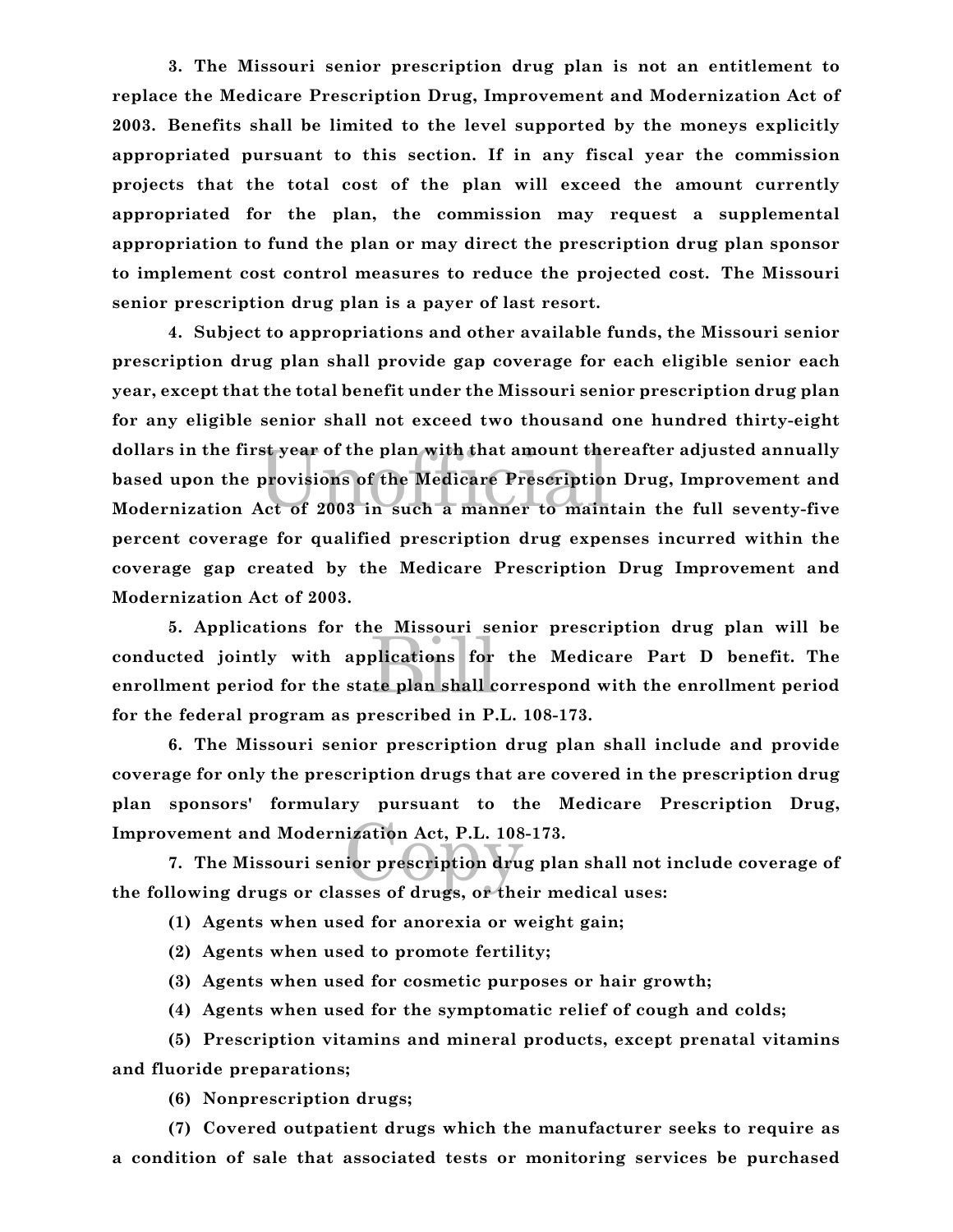**exclusively from the manufacturer or its designee;**

**(8) Barbiturates;**

**(9) Benzodiazepines.**

**8. The Missouri senior prescription drug plan shall also exclude prescription drugs which are not "reasonable and necessary" as defined pursuant to Section 1862(a) of P.L. 108-173.**

**9. For the covered prescription drugs, the state shall not be charged an amount in excess of the price charged pursuant to the federal benefit in P.L. 108- 173.**

**208.582. 1. There is hereby established the "Missouri Senior Prescription Drug Plan Commission" within the department of health and senior services to govern the implementation and administration of section 208.580. The commission shall consist of the following twelve members:**

(1) The lieutenant governor, in his or her capacity as advocate for the<br>
y;<br>
(2) Two members of the senate, with one member from the majority party **(1) The lieutenant governor, in his or her capacity as advocate for the elderly;**

**appointed by the president pro tem of the senate and one member of the minority party appointed by the president pro tem of the senate with the concurrence of the minority floor leader of the senate;**

the speaker of<br>arty appointe **(3) Two members of the house of representatives, with one member from the majority party appointed by the speaker of the house of representatives and one member of the minority party appointed by the speaker of the house of representatives with the concurrence of the minority floor leader of the house of representatives;**

**(4) The director of the division of medical services in the department of social services;**

**(5) The director of the department of health and senior services;**

the department of h<br>pointed by the gove **(6) A pharmacist appointed by the governor with the advice and consent of the senate;**

**(7) A physician appointed by the governor with the advice and consent of the senate;**

**(8) A representative from a senior advocacy group appointed by the governor with the advice and consent of the senate;**

**(9) A representative from an area agency on aging appointed by the governor with the advice and consent of the senate; and**

**(10) A representative from the pharmaceutical manufacturers industry as a nonvoting member appointed by the president pro tem of the senate and the speaker of the house of representatives.**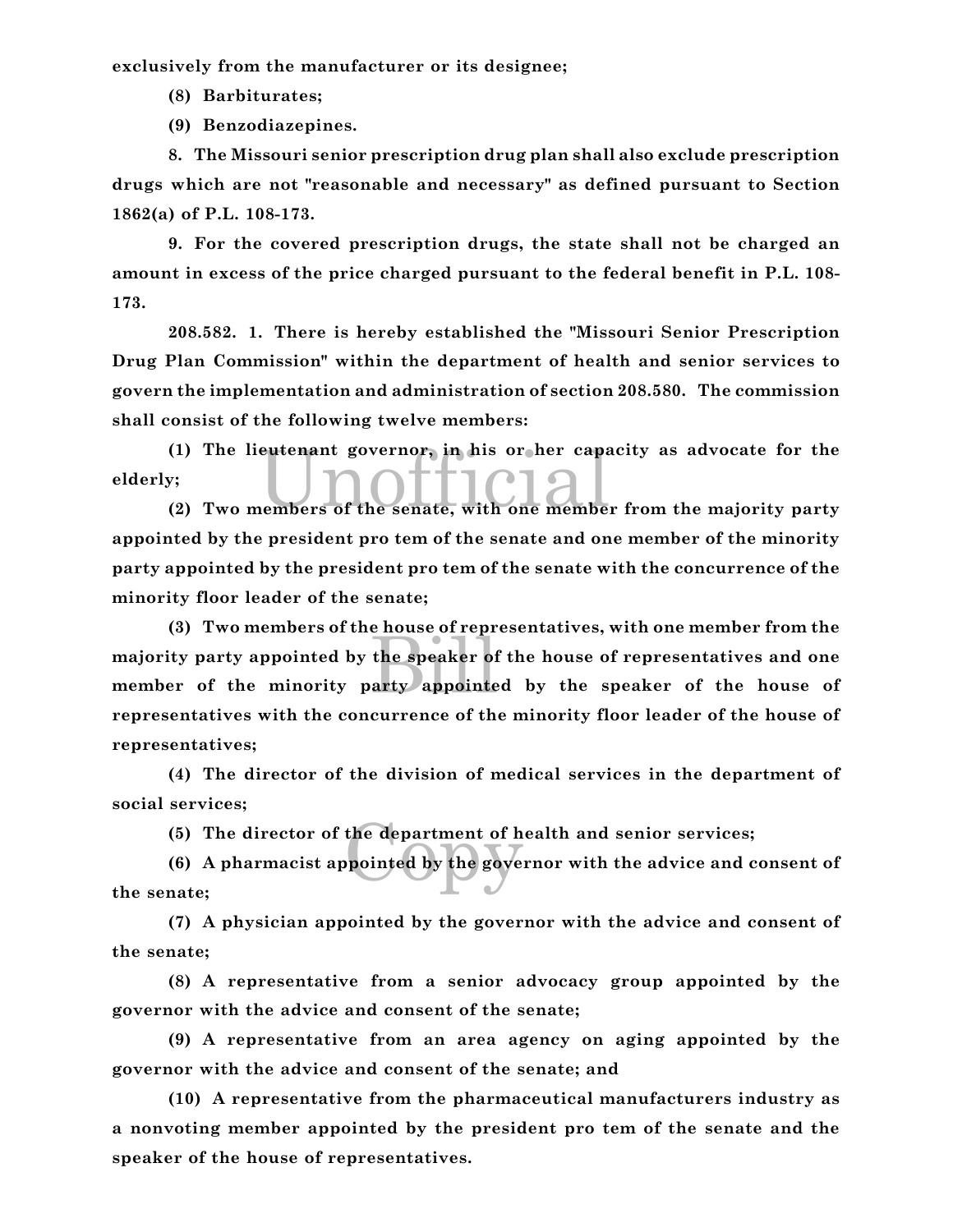**2. Members appointed by the governor shall serve for three-year terms. Other members, except legislative members, shall serve for as long as they hold the position which made them eligible for appointment. Legislative members shall serve during their current term of office but may be reappointed.**

**3. The commission shall elect a chair and may employ administrative staff as necessary to assist in the performance of the commission's duties.**

**4. The members of the commission shall receive no compensation for their service on the commission, but shall be reimbursed for ordinary and necessary expenses incurred in the performance of their duties as a member of the commission.**

**5. The commission shall have the authority to:**

**(1) Contract with prescription drug plan sponsors for the implementation and administration of the Missouri senior prescription drug plan;**

act with prescription drug plan sp<br>ligibility of applicants for the Missouri **(2) Contract with prescription drug plan sponsors for the annual verification of eligibility of applicants for the Missouri senior prescription drug plan;**

**(3) Adjust the fee payments for prescription drug plan sponsors;**

**(4) Set and adjust coinsurance at different amounts;**

nior prescript<br>r function ne **(5) Coordinate with the Missouri Senior Rx commission to avoid any duplication in coverage and to ensure a smooth transition between the senior Rx program and the Missouri senior prescription drug plan; and**

**(6) Perform any other function necessary for the implementation and administration of the Missouri senior prescription drug plan.**

**6. The commission also shall apply to the United States Department of Health and Human Services for any applicable federal waivers or public or private grants.**

shall have rulemakir<br>cions 208.580 to 208.5<br>ttion 536.010 - RSMo **7. The commission shall have rulemaking authority for the implementation and administration of sections 208.580 to 208.586. Any rule or portion of a rule, as that term is defined in section 536.010, RSMo, that is created under the authority delegated in this section shall become effective only if it complies with and is subject to all of the provisions of chapter 536, RSMo, and, if applicable, section 536.028, RSMo. This section and chapter 536, RSMo, are nonseverable and if any of the powers vested with the general assembly pursuant to chapter 536, RSMo, to review, to delay the effective date, or to disapprove and annul a rule are subsequently held unconstitutional, then the grant of rulemaking authority and any rule proposed or adopted after August 28, 2004, shall be invalid and void.**

**208.584. 1. Subject to appropriations, there is hereby established the "Missouri Senior Prescription Drug Plan Clearinghouse" within the Missouri senior**